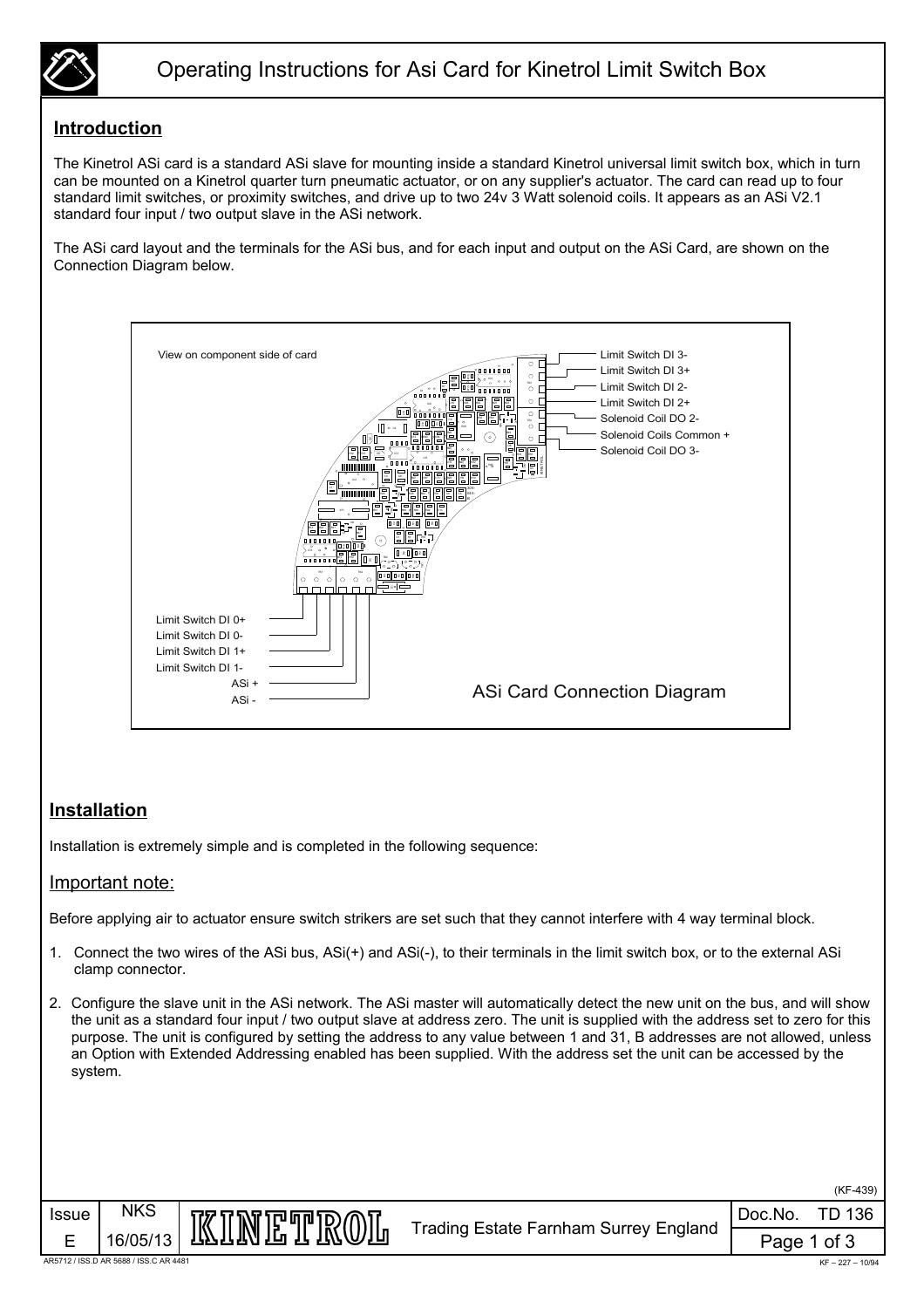

### **Input Data Bits**

The four inputs are designed to read both mechanical limit switches and 2-wire 8v DC proximity switches – up to four in total of either type.

Limit switch option: The four input data bits DI 1 to DI 3 show the state of the limit switches connected to the ASi card input terminals.

An open contact shows as 0, and a closed contact shows as 1.

Proximity switch option: The four input data bits DI 1 to DI 3 show the state of the proximity switches connected to the ASi card input terminals. A low current through the proximity switch shows as 0, and a high current as 1. The sensors supplied by Kinetrol pass a high current normally, and a low current when a metal striker is adjacent to the switch.

### **Output Data Bits**

The two output data bits DO 2 and DO 3 energise their solenoid coil when the output is set to 1, and de-energise the solenoid coil when the output is reset to zero. The ASi card powers up with the solenoids de-energised. The ASi card is hardwired to energise only one solenoid at once. Priority is given to DO 2, if 1 is sent to both DO 2 and DO 3 at the same time, only the DO 2 output is energised. The DO 3 output is energised only if the DO 2 output is de-energised (0 sent to DO 2 and 1 sent to DO 3).

The parameter bits are not used.

## **Output Drive**

The outputs, when energised, each provide 24v dc at up to 130mA. The outputs are designed to drive the inductive loads of solenoid coils. The outputs are short circuit protected and can withstand a continuous short circuit between the solenoid coil common(+) and drive(-) lines. The output recovers automatically within 150ms of removal of the short.

#### **External Connections**

The diagram on the following page shows the identity of the terminals used for the connection options. Either the box is supplied with internal connector blocks for use with conduited cables, or it is supplied with an M12-type threaded conduitentry-mounted plug, usually used with a connecting cable-mounted socket which is clamped onto a yellow ribbon-type Asi bus cable. If this cable-mounted socket is supplied by Kinetrol, then it should be connected to the cable as shown on the following page.

| <b>Issue</b>                            | <b>NKS</b>     | IKINETROIIn Trading Estate Farnham Surrey England | Doc.No. TD 136    |
|-----------------------------------------|----------------|---------------------------------------------------|-------------------|
|                                         | $16 - 05 - 13$ |                                                   | Page 2 of 3       |
| AR 5712 / ISS.D AR 5688 / ISS.C AR 4481 |                |                                                   | $KF - 227 - 10/9$ |